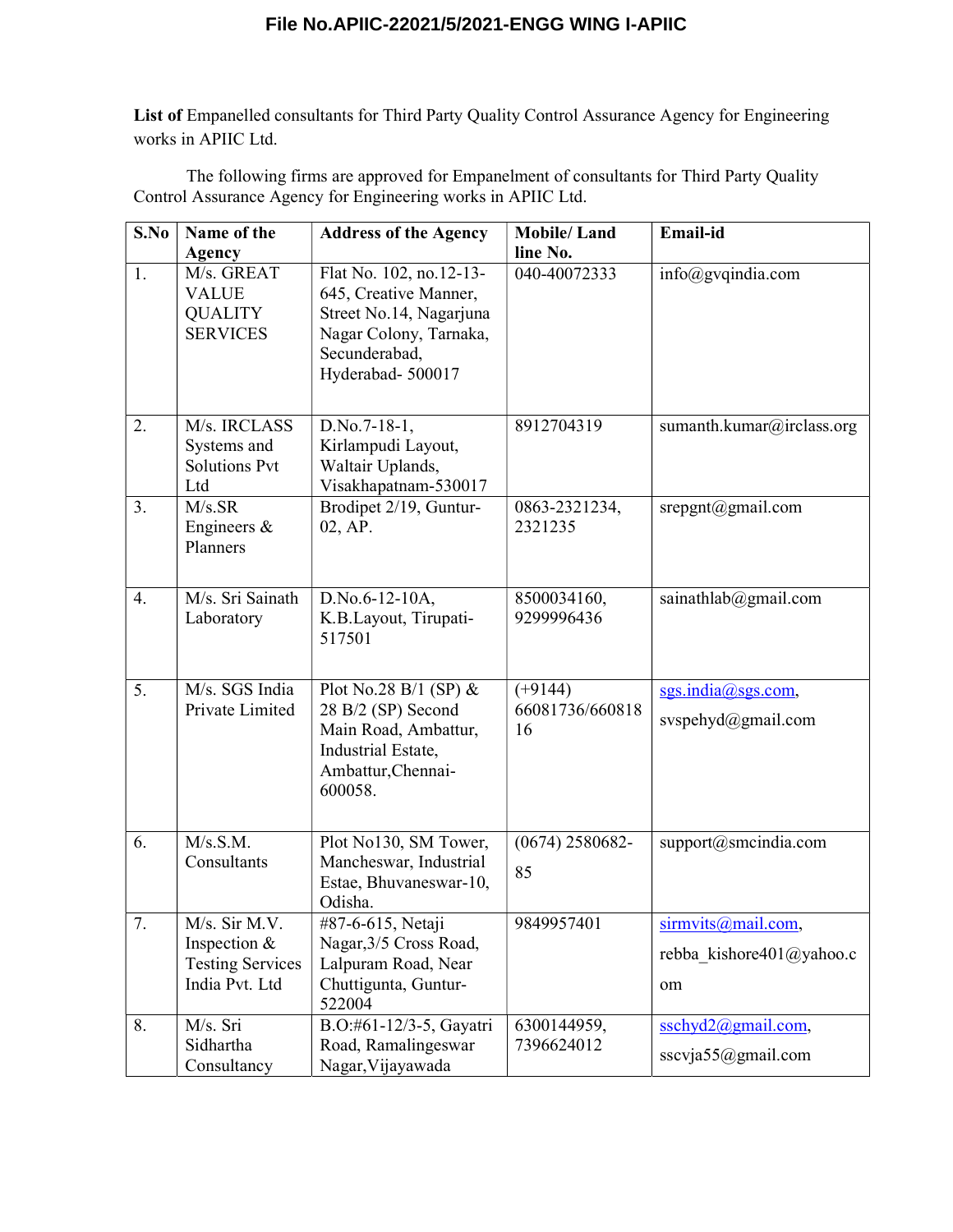#### **File No.APIIC-22021/5/2021-ENGG WING I-APIIC**

|     |                    | $10.11$ $11.01$ $11.0$ $1.01$ $1.01$ $1.01$ | -1199 11119 1 | טו ור                      |
|-----|--------------------|---------------------------------------------|---------------|----------------------------|
| 9.  | M/s. Velagapudi    | Kanuru, Vijayawada-                         | 0866-2582333, | hodce@vrsiddhartha.ac.in   |
|     | Ramakrishna        | 520007                                      | 2582334       |                            |
|     | <b>SIDDHARTA</b>   |                                             |               |                            |
|     | <b>ENGINEERING</b> |                                             |               |                            |
|     | <b>COLLEGE</b>     |                                             |               |                            |
| 10. | M/s.               | Old Bombay road,                            | 040-66304100  | $proj(\omega)$ escihyd.org |
|     | Engineering        | Gachibowli, Hyderabad,                      |               |                            |
|     | Staff College Of   | Telangana-500032                            |               |                            |
|     | India              |                                             |               |                            |
|     |                    |                                             |               |                            |

## Chief Engineer-III APIIC Ltd, Mangalagiri.

### Note:

- 1. It is directed to obtain Financial Quote from the Empanelled vendors for the scope of the work.
- 2. The period of Empanelment is valid upto 2 years i.e from (01.04.2022 to 31.03.2024). More ever it is rolling mode of Empanelling, hence the list will be updated on periodical basis.

## A) Scope:

- a. Carryout required pre construction Quality Assurance checks.
- b. Consultants shall carryout required Quality Assurance checks during construction.
- c. Consultant shall provide a Testing and Inspection Plan and arrange testing of materials used in construction work for ascertaining their quality through their laboratories or, if need be, through reputed laboratories/ institutions preferably Government Labs/ Government Autonomous bodies or as approved by competent authority. All standard tests shall be arranged. Consultant shall report the results of testing to APIIC and the Contractor with their suggestions and remedial measures. Consultant shall be responsible for all the inputs such as Labour, Machinery, Chemicals and Power etc, specified in the scope of work.
- d. Senior representatives of Consultant will visit the site regularly at each stage of work and as per contractual requirement and as and when directed by Engineer-In-Chief/ Chief Engineers concerned/ General Manager (QC)/ ZM.
- e. For the tests to be conducted at manufacture's works, the tests shall be conducted in the presence of General Manager (QC)/ ZM or APIIC representative as per standard schedule. The **dispatch note** shall be issued only after satisfactory completion of the test.
- f. The delivery challans of the materials may be checked for ascertaining the genuineness of the material.
- g. Consultant shall do their job by field visits, arranging the necessary quality assurance tests for materials and the construction works, analyzing the test results and furnishing the comments/ observations thereon and providing general observations on construction materials and work. The Consultant agency shall submit their report to APIIC at various stages/ as and when needed other than every month but not later than 7th of every month.